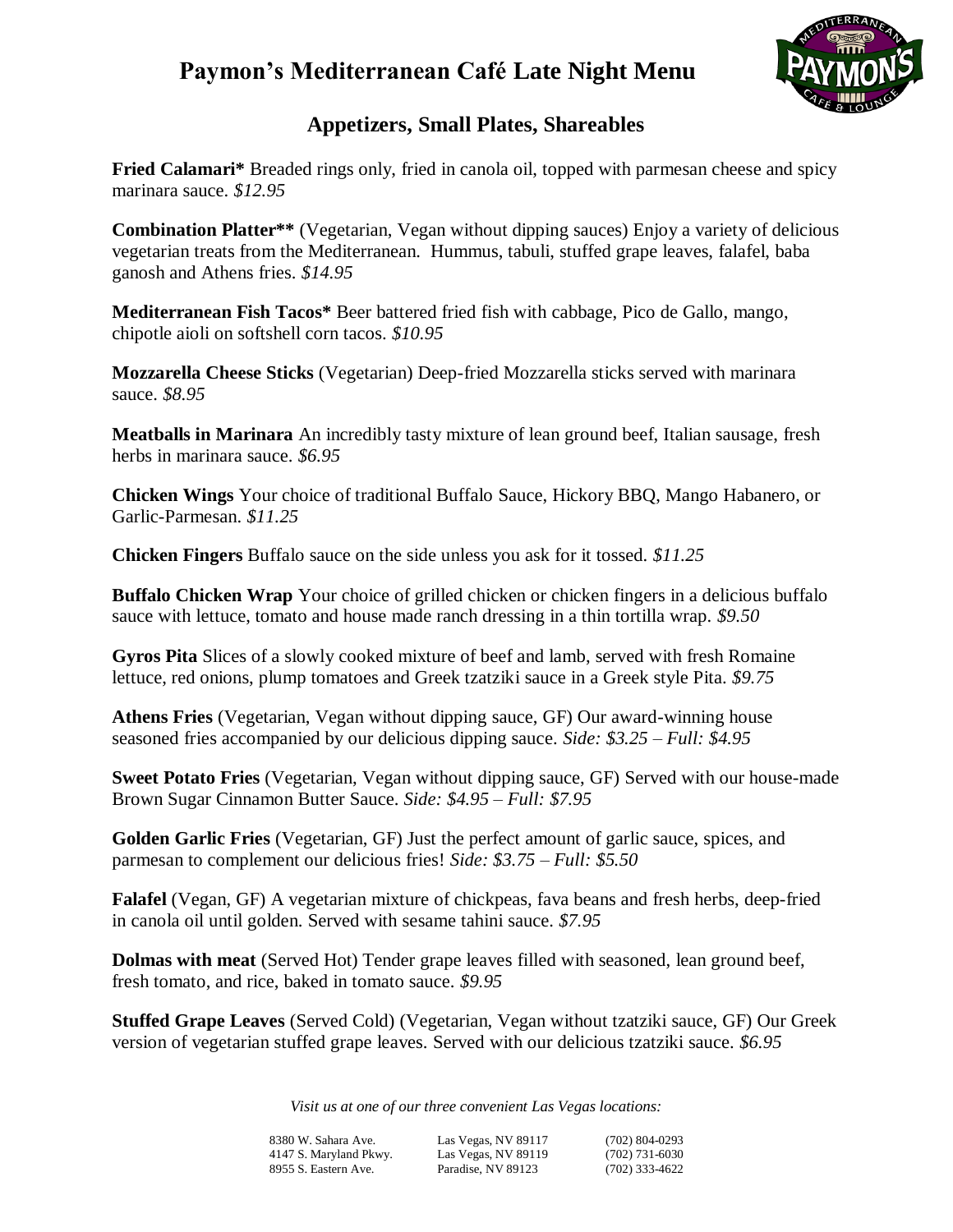

**Spinach Pie - Spanakopita** (Vegetarian) A delicious fillo dough pie made with spinach, onions, imported feta cheese. *\$9.95*

**Hookah Dog** A tasty 1/3 lb. all-beef hot dog. *\$3.95*

### **Late Night Favorites**

**Hummus** (Vegan, GF) A puree of chickpeas, tahini, fresh garlic, olive oil and fresh lemon juice. *Side: \$5.75 - Regular: \$7.95*

**Pesto Hummus\*\*** (Vegetarian, GF) (Contains almonds and pine nuts) *Side: \$7.50 – Regular: \$9.50*

**Roasted Red Pepper Hummus** (Vegan, GF) S*ide: \$5.95 – Regular: \$7.95* 

**Sun-dried Tomato Hummus** (Vegan, GF) *Side: \$7.50 – Regular: \$9.50*

**Jalapeno, Lime-Cilantro Hummus** (Vegan, GF) *Side: \$5.95 – Regular: \$7.95*

**Baba Ganosh** (Vegan, GF) Baked eggplant blended with tahini, fresh garlic, olive oil and fresh lemon juice. Side: *\$6.50 – Regular: \$8.50*

### **Salads & Kabobs**

**Greek Salad** (Vegetarian, Vegan without feta cheese, GF) A large bed of romaine lettuce topped with fresh vegetables, Greek feta cheese and Greek olives. Finished with Paymon's famous Greek dressing. *\$10.95*

**Gyros** (yee-rohs) **Salad** Fresh vegetables, romaine lettuce, olives, Greek dressing, gyros meat and tzatziki sauce on a large bed of greens. Our signature salad. *\$11.95*

**Bruschette Salad\*\*** (Vegetarian) Plump Roma tomatoes, roasted red peppers, the finest Greek feta cheese, fresh basil, and garlic on a bed of romaine lettuce with pita strips, drizzled with balsamic-pesto dressing\*\* and virgin olive oil. *\$10.95*

**Tabuli Salad** (Vegan) This Mediterranean classic combine chopped parsley, bulgur wheat, tomatoes, cucumbers, onions, and fresh mint leaves. Tossed with our "house" seasonings, olives, extra virgin olive oil and fresh lemon juice. *\$9.50*

**Broiled Chicken Kabob (Thigh)** Rotisserie broiled and served with grilled tomato, sautéed vegetables and vermicelli pilaf. *\$13.95*

**Broiled Chicken Kabob (Breast)** Rotisserie broiled and served with grilled tomato, sautéed vegetables and vermicelli pilaf.\* *\$15.95*

*Visit us at one of our three convenient Las Vegas locations:*

| 8380 W. Sahara Ave.    | Las Vegas, NV 89117 | $(702)$ 804-0293 |
|------------------------|---------------------|------------------|
| 4147 S. Maryland Pkwy. | Las Vegas, NV 89119 | $(702)$ 731-6030 |
| 8955 S. Eastern Ave.   | Paradise. NV 89123  | $(702)$ 333-4622 |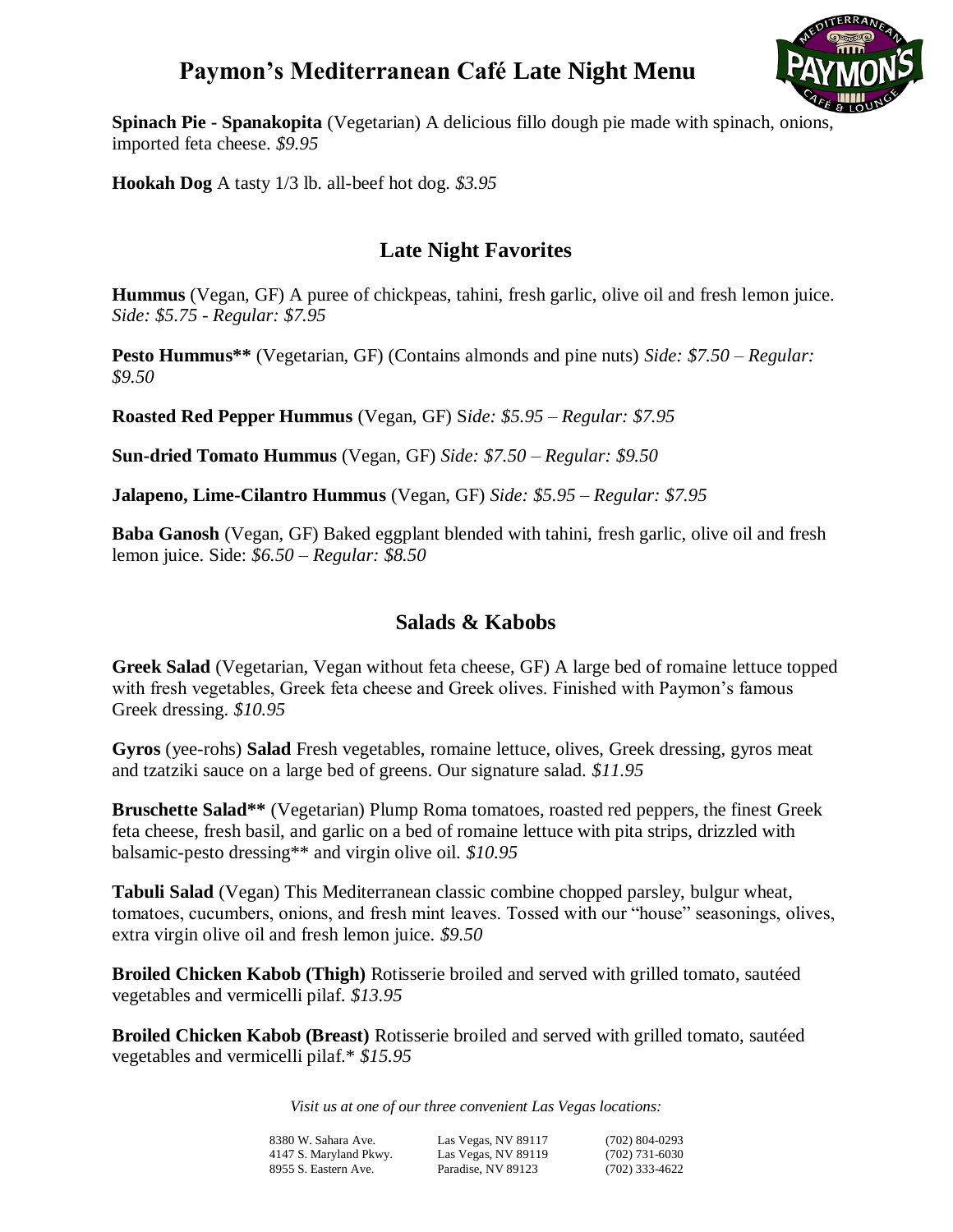

**Broiled Steak Kabob\*** Served with grilled tomato, sautéed vegetables and basmati rice. *\$17.95*

**Broiled Ground Beef Kabob\* (Koobideh)** Served with grilled tomato and basmati rice. *\$14.95*

**Broiled Moroccan Lamb Kabob\*** Top sirloin domestic lamb, marinated with Moroccan seasonings and rotisserie broiled. Served with vermicelli pilaf, sauteed vegetables, and grilled tomato. *\$20.95*

#### **Desserts**

**Tiramisu** Classic Italian Dessert made with Ladyfinger cookies, espresso, brandy and mascarpone *\$6.95*

**Baklava\*\*** Fine layers of fresh fillo dough, butter, sugar, cinnamon, walnuts topped with house syrup and pistachios *\$5.25*

**Greek Rice Pudding** Topped with whipped cream and cinnamon *\$3.95*

**Chocolate Fudge Cake** (by Cheesecake Factory) *\$7.95*

**Gelato** Gelato by Dolcevita, Las Vegas (Luciano Pellegrini) Ask your server for flavors *\$5.00*

### **Specialty Coffees**

**Espresso** (Regular or Decaf) *\$3.50*

**Cappuccino** (Regular or Decaf) *\$3.95*

**Coffee** (Regular or Decaf) *\$2.50*

**Cafe Latte** (Regular or Decaf, Hot or Iced) *\$4.25*

**Mocha Cappuccino** (Regular or Decaf, Hot or Iced) *\$4.25*

**Arabic Coffee** – Sweetened coffee with the exotic flavor and fragrance of cardamom *\$3.50*

**Turkish Coffee** - Rich, sweetened coffee from the finest Arabica coffee beans *\$3.50*

**Irish Coffee** - Coffee, Jameson Irish Whiskey, whipped cream *\$9*

**Nutty Irishman** - Coffee, Bailey's and Frangelico, whipped cream *\$9*

*Visit us at one of our three convenient Las Vegas locations:*

8380 W. Sahara Ave. Las Vegas, NV 89117 (702) 804-0293 Las Vegas, NV 89119 8955 S. Eastern Ave. Paradise, NV 89123 (702) 333-4622